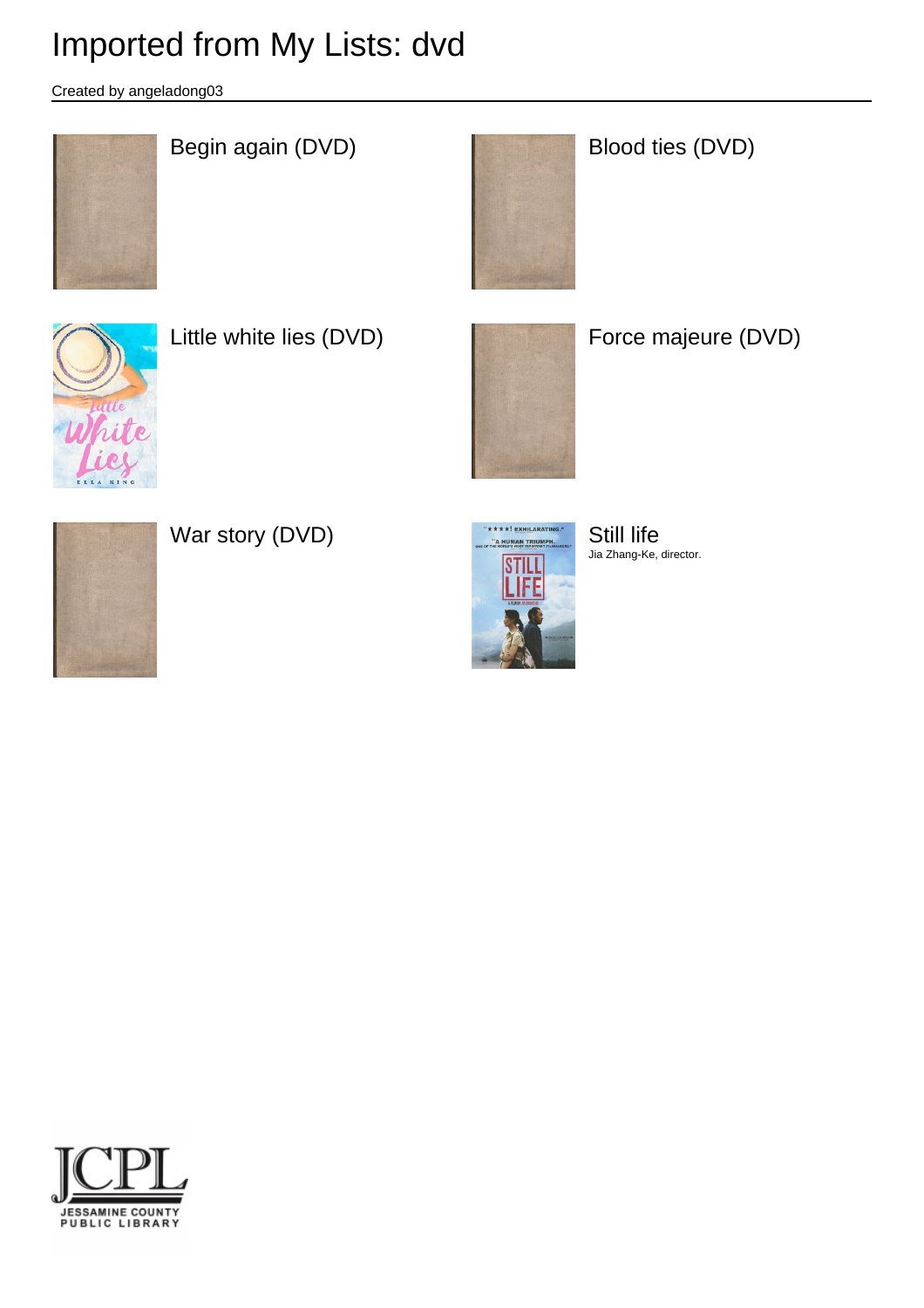Created by angeladong03



## The art of the steal (DVD) Neighbors (DVD)





#### Last extinction a Nova production by Hamilton Land & Cattle, Inc. for

WGBH-Boston ; WGBH Educational Foundation ; Written and produced by Doug Hamilton ; associate producer: Solana Pyne.



Frozen world: the story of the ice age (DVD)



## Edge of tomorrow (DVD) The good lie (DVD)



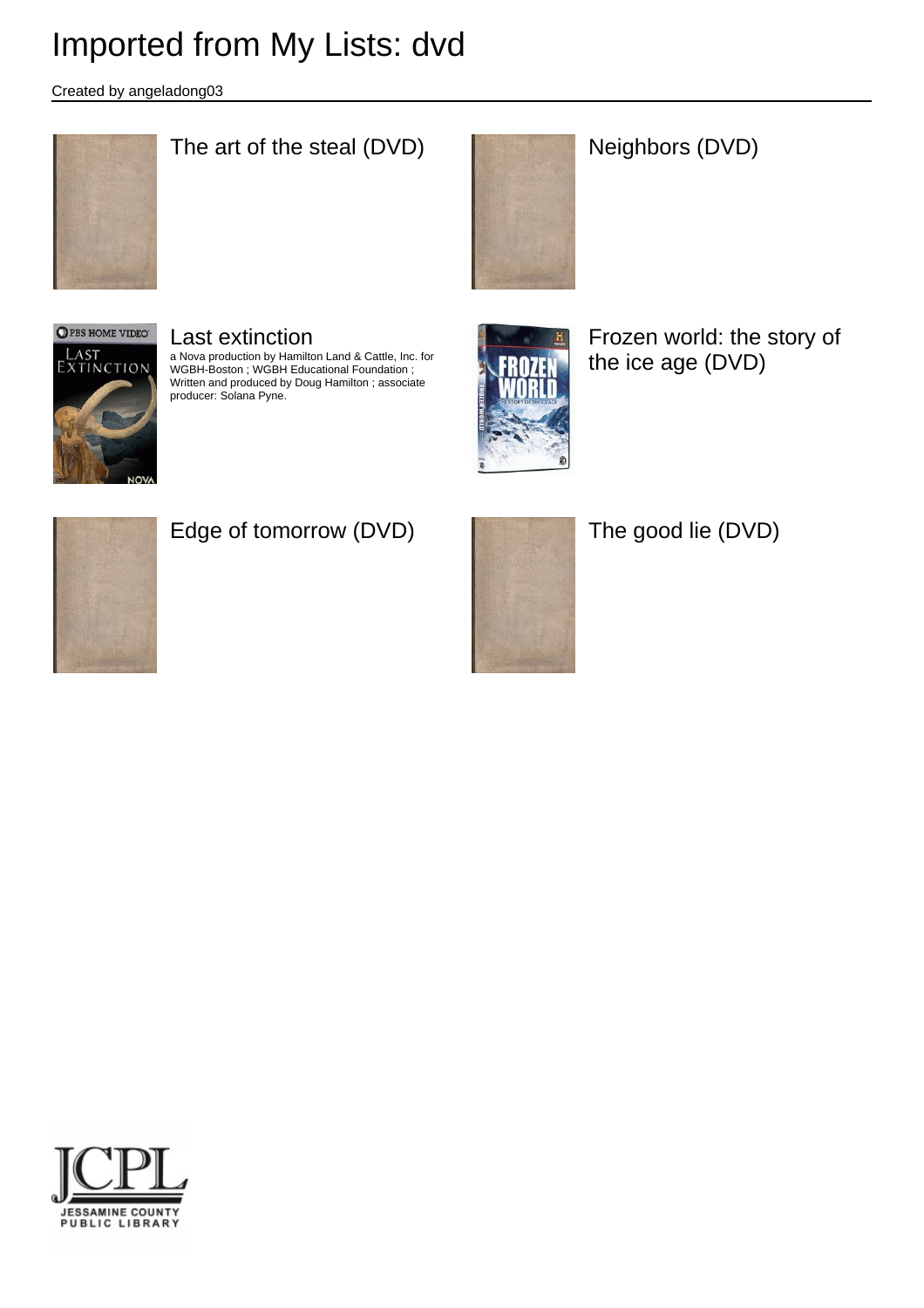Created by angeladong03



#### Sense and sensibility

Columbia Pictures presents a Mirage production ; screenplay, Emma Thompson ; producer, Lindsay Doran ; director, Ang Lee.



To die for



#### Phone booth

Fox 2000 Pictures presents ; a Zucker/Netter production ; producers, Gil Netter, David Zucker ; writer, Larry Cohen ; director, Joel Schumacher.



### Easy a (DVD)



### The best man holiday (DVD) Lady vengeance



screenwriter, Jeong Seo-kyung ; director, Park Chan- Wook.

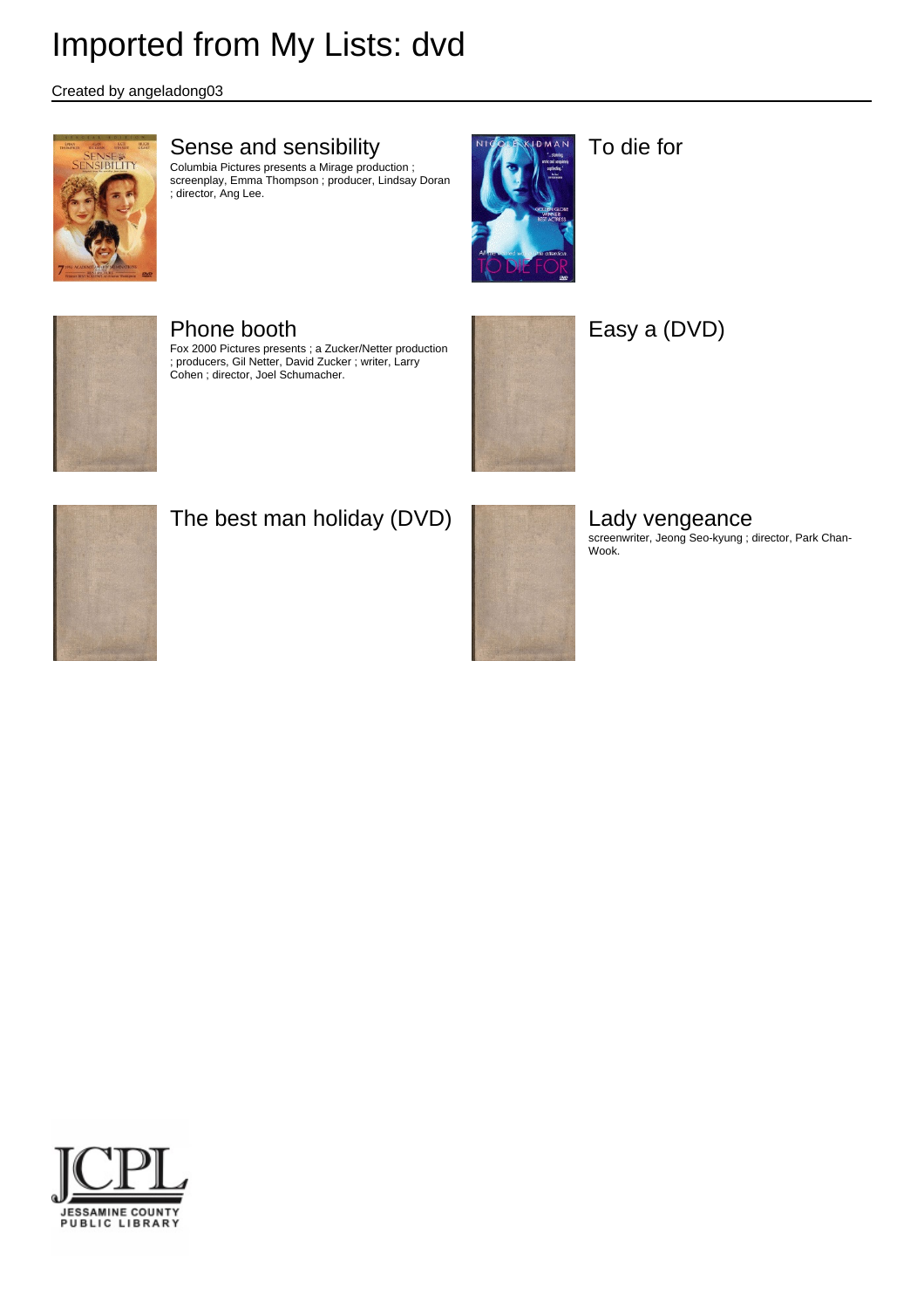Created by angeladong03





## Amour (DVD) and the CDVD) and the CDVD About time (DVD)









House of cards: the complete first season.



### Short term 12

Cinedigm, Demarest and Animal Kingdom present ; a Tractin Media production ; produced by Maren Olson, Asher Goldstein, Joshua Astrachan, Ron Najor ; written & directed by Destin Daniel Cretton.

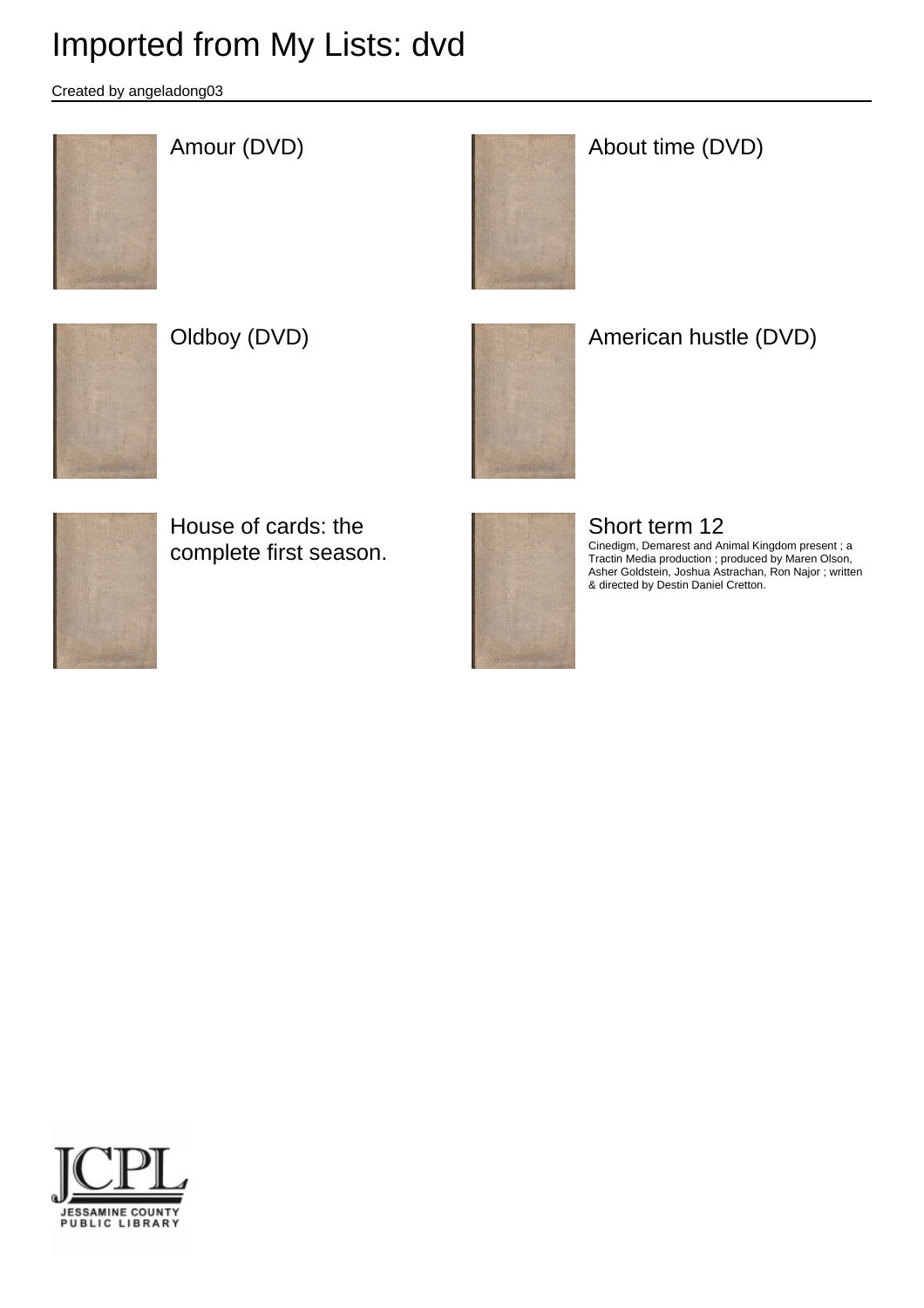Created by angeladong03



## Closed circuit (DVD) **Sunlight jr.** (DVD)





Things we lost in the fire (DVD)



New year's eve (DVD)



# Losing Isaiah

Paramount Pictures ; producers, Howard W. Koch, Jr., Naomi Foner ; screenplay, Naomi Foner ; director, Stephen Gyllenhaal.



Jungle fever (DVD)

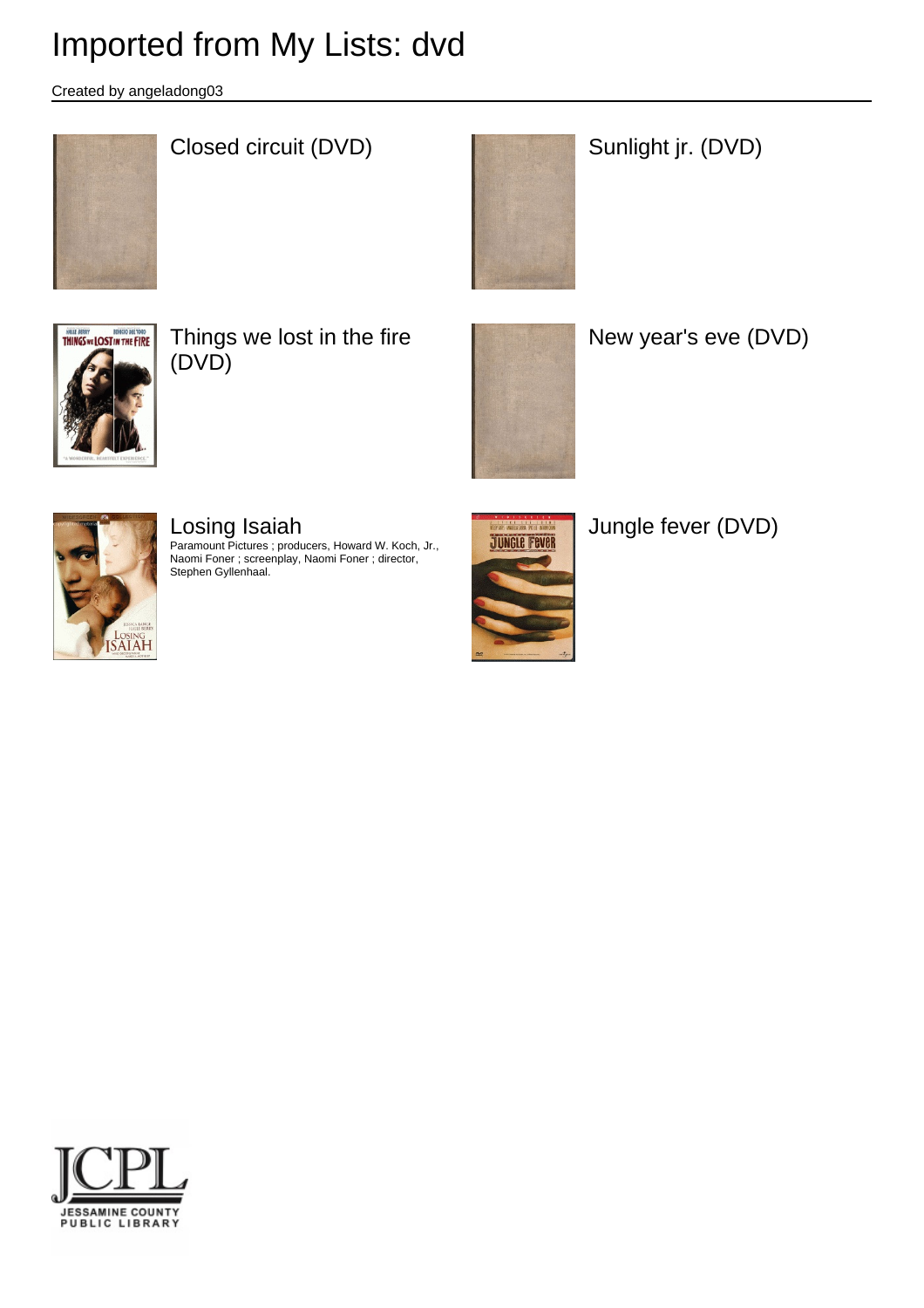Created by angeladong03



## Dark tide (DVD) and the call (DVD) and the call (DVD)





## The last stand

Lionsgate presents a Lionsgate / Di Bonaventura Pictures production ; a Kim Jee-Woon film ; directed by Kim Jee-Woon ; written by Andrew Knauer ; produced by Lorenzo Di Bonaventura.



Drinking buddies (DVD)



## A good day to die hard

Twentieth Century Fox presents in association with TSG Entertainment ; a Giant Pictures production ; produced by Alex Young, Wyck Godfrey ; written by Skip Woods ; directed by John Moore.



Death race 2000 (DVD)

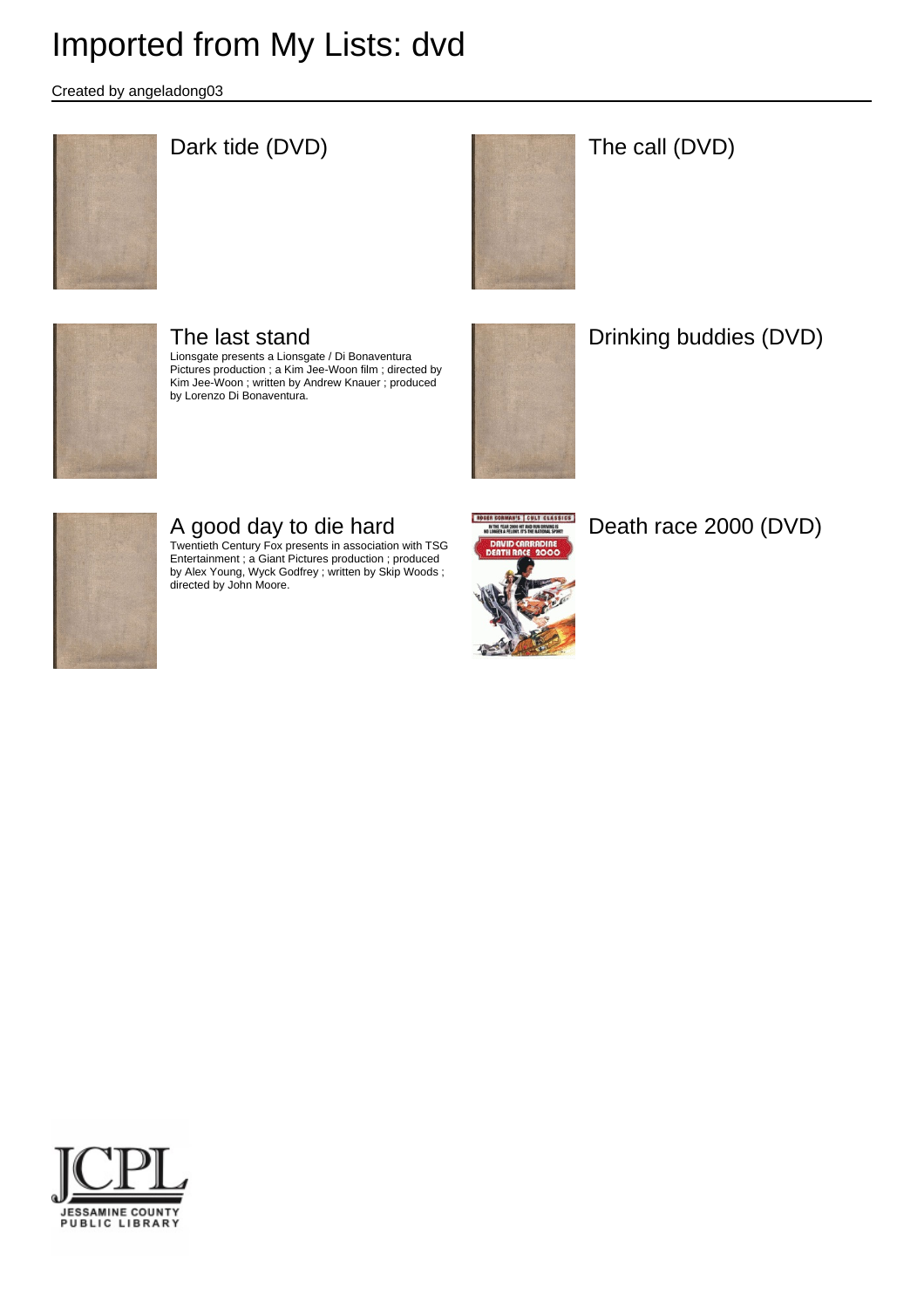Created by angeladong03



## Bullet to the head (DVD) **Getaway (DVD)**







This is 40 (DVD) The to do list (DVD)



### The spectacular now

an A24 Release ; Andrew Lauren Productions presents a 21 Laps production ; a Global Produce production ; screenplay by Scott Neustadter & Michael H. Weber ; produced by Tom McNulty, Shawn Levy, Andrew Lauren, Michelle Krumm ; directed by James Ponsoldt.



Don jon (DVD)

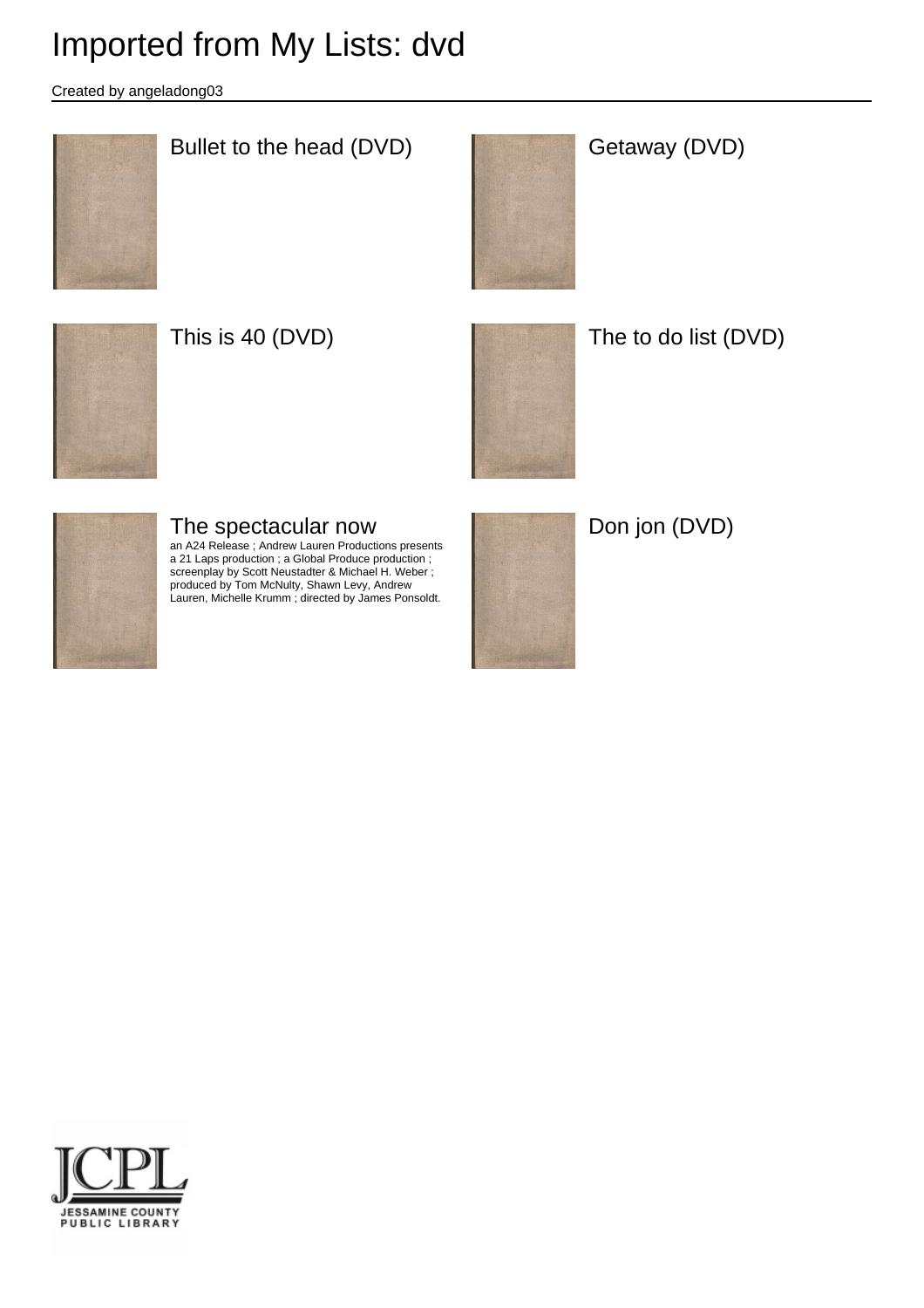Created by angeladong03



## Ip man the final fight (DVD)  $\frac{1}{\sqrt{2\pi}}\frac{1}{\sqrt{2\pi}}\frac{1}{\sqrt{2\pi}}$  The chronicles of Riddick



a Universal Picture presentation, a Radar Pictures/One Race Films production, a David Twohy film ; produced by Scott Kroopf, Vin Diesel ; written and directed by David Twohy.



#### Riddick

Universal Pictures and One Race Films present a One Race Film production in association with Radar Pictures ; produced by Vin Diesel, Ted Field ; written and directed by David Twohy.



### You will meet a tall dark stranger (DVD)



#### Van Helsing

[Carpathian Pictures ; Universal Pictures ; Stillking Films] ; produced by Stephen Sommers, Bob Ducsay ; written and directed by Stephen Sommers.



### Van Helsing

[Carpathian Pictures ; Universal Pictures ; Stillking Films] ; produced by Stephen Sommers, Bob Ducsay ; written and directed by Stephen Sommers.